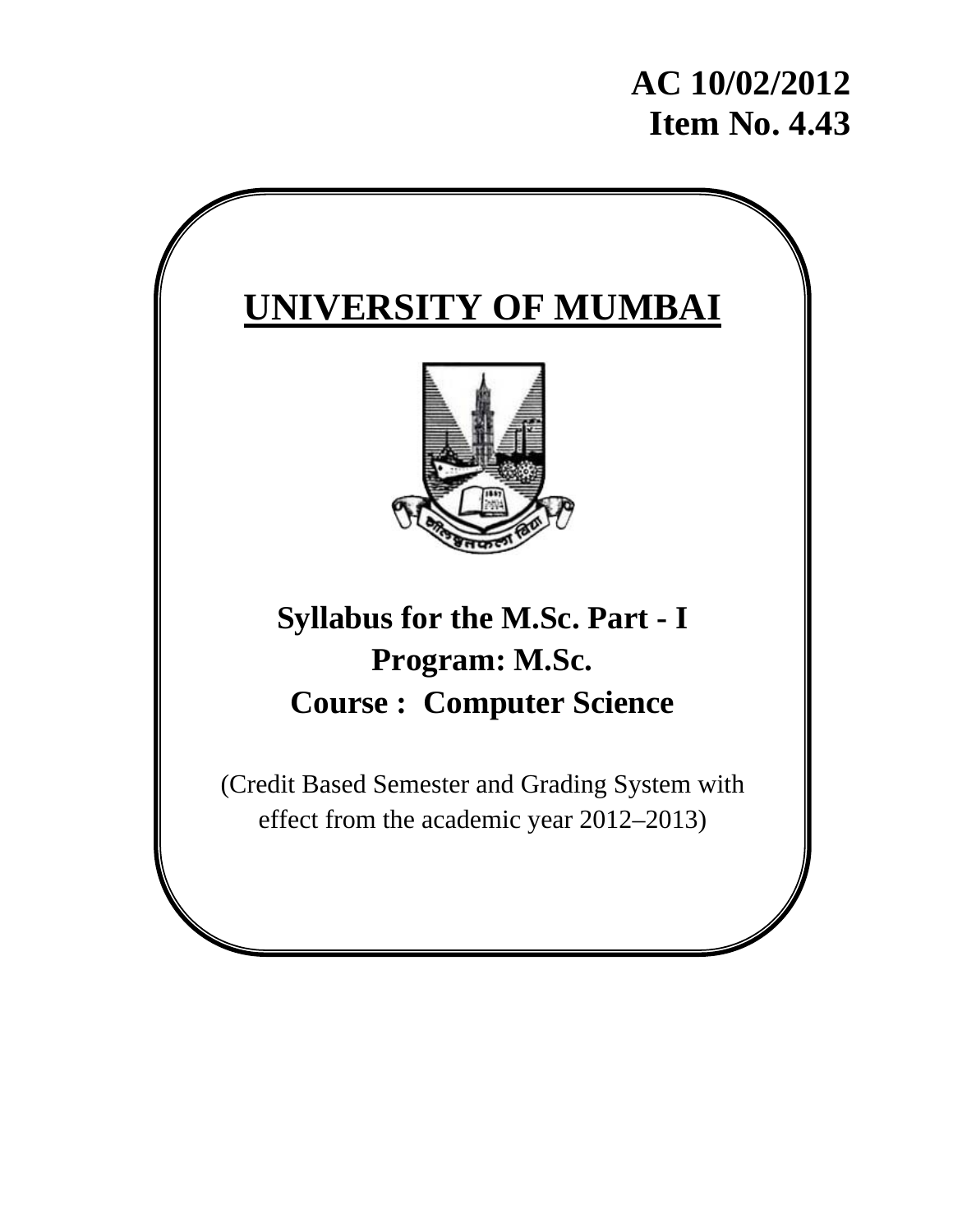#### **Preamble**

This syllabus is the extension of the existing syllabus which is currently being taught to MSc Computer Science of University of Mumbai for the last few years, but modified to be placed within the credit based system to be implemented from the academic year 2012-2013. However, there are few changes incorporated in the existing syllabus based on the feedback of the teaching and student community as well as to incorporate recent trends.

The syllabus proposes four subjects for each of the semesters. Each subject has theory as well as practical components. The theory component offers 4 credits and practical component offers 2 credits. Thus, each semester is of 24 credits. The four subjects in the first semester are Principles of Compiler Design- I, Digital Signal Processing- I, Mobile Computing, and Data warehousing and mining. The second semester offers Principles of Compiler Design-II, Digital Signal Processing- II, Computer Simulation and Modelling, and Advanced Database Systems. Each of the theory paper has five units and is expected to cover in 60 lecture periods. Each of the practical paper is of 60 hours duration.

It is believed that the proposed changes as part of the credit based system will bring a qualitative change in the way MSc Computer Science is taught, which will offer a more enriched learning experience.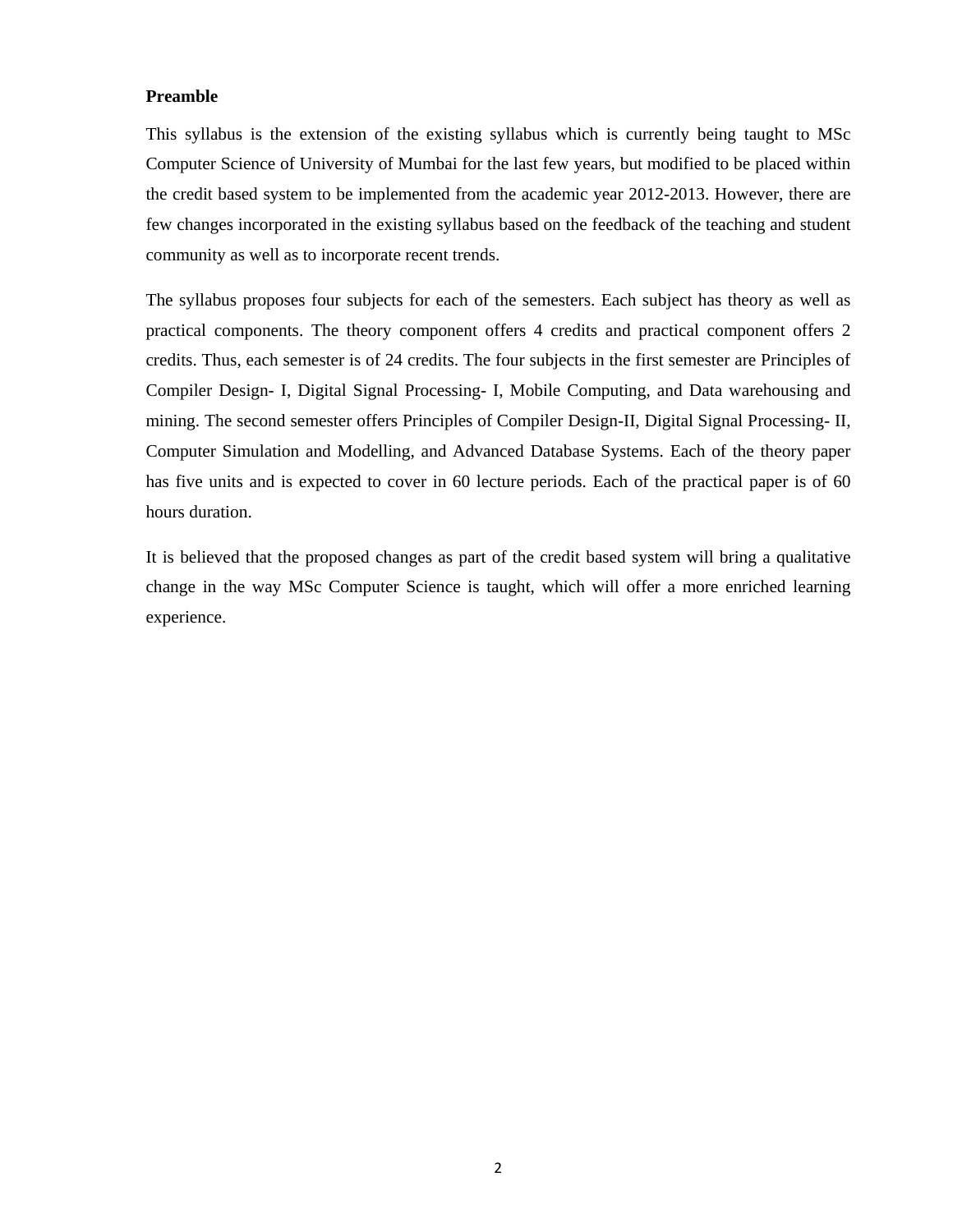## **Revised syllabus of M.Sc. Computer Science (Based on Credit and grading system)**

| <b>Semester I</b>  |                                            |          |        |                    |            |              |                 |
|--------------------|--------------------------------------------|----------|--------|--------------------|------------|--------------|-----------------|
| Paper code         | Paper nomenclature                         | Lectures | Credit | Practical<br>Paper | <b>Hrs</b> | Credit       | Total<br>Credit |
| <b>PSCS101</b>     | Principles of Compiler<br>Design-I         | 60       | 04     | Paper I            | 60         | 02           | 06              |
| <b>PSCS102</b>     | Digital Signal<br>Processing-I             | 60       | 04     | Paper II           | 60         | 02           | 06              |
| <b>PSCS103</b>     | Mobile<br>Computing                        | 60       | 04     | Paper III          | 60         | 02           | 06              |
| <b>PSCS104</b>     | Data Warehousing and<br>Mining             | 60       | 04     | Paper IV           | 60         | 02           | 06              |
|                    |                                            |          |        |                    |            | <b>Total</b> | 24              |
| <b>Semester II</b> |                                            |          |        |                    |            |              |                 |
| <b>PSCS201</b>     | Principles of Compiler<br>Design-II        | 60       | 04     | Paper V            | 60         | 02           | 06              |
| <b>PSCS202</b>     | Digital Signal<br>Processing-II            | 60       | 04     | Paper VI           | 60         | 02           | 06              |
| <b>PSCS203</b>     | Computer Simulation &<br>Modeling          | 60       | 04     | Paper VII          | 60         | 02           | 06              |
| <b>PSCS204</b>     | <b>Advanced Database</b><br><b>Systems</b> | 60       | 04     | Paper VIII         | 60         | 02           | 06              |
|                    |                                            |          |        |                    |            | <b>Total</b> | 24              |

## **Total credits for M.Sc. Part I =(Semester I - 24 and Semester II - 24) =48**

Evaluation: The students will be evaluated internally and externally. The external evaluation will be done by the committee appointed by the University norms. Standard passing and scale will be as per the university norms.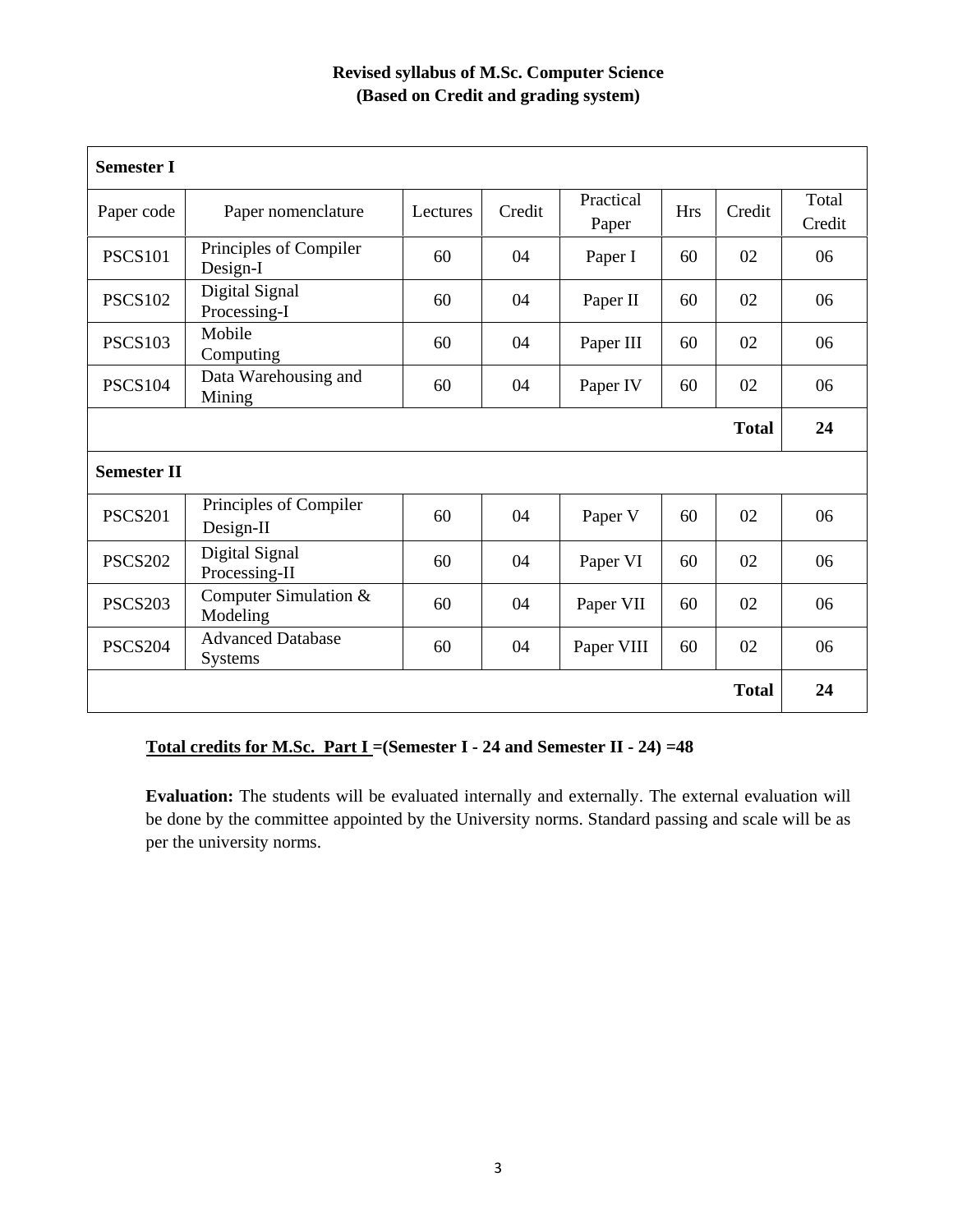## **M.Sc. Part - I Computer Science Syllabus Restructured for Credit Based and Grading System**

#### **SEMESTER: I**

Paper I: Principles of Compiler Design-I: PS**CS101**

Paper II: Digital Signal Processing-I: PS**CS102** 

Paper II: Mobile Computing: PS**CS103**

Paper III: Data Warehousing and Mining: PS**CS104** 

#### **SEMESTER: II**

Paper IV: Principles of Compiler Design-II: PS**CS201**

Paper V: Digital Signal Processing-II: PS**CS202**

Paper VI: Computer Simulation & Modelling: PS**CS203**

Paper VIII: Advanced Database Systems: PS**CS204**

#### **SEMESTER I**

#### **Paper I:** Principles of Compiler Design-I: PS**CS 101**

|                |    | Introduction to Compilers                                                                   |  |
|----------------|----|---------------------------------------------------------------------------------------------|--|
|                | П  | Programming languages                                                                       |  |
| <b>PSCS101</b> | Ш  | Finite automata and lexical analysis                                                        |  |
|                | IV | The syntactic specification of Programming Languages and<br><b>Basic Parsing Techniques</b> |  |
|                |    | <b>Automatic Construction of Efficient Parsers</b>                                          |  |

**Paper II**: Digital Signal Processing-I: PS**CS 102** 

|                |    | Theory of Discrete-Time Linear Systems                                              |  |
|----------------|----|-------------------------------------------------------------------------------------|--|
|                | П  | The Theory and approximation of Finite Duration Impulse<br>response digital filters |  |
| <b>PSCS102</b> | Ш  | Theory and approximation of Infinite Impulse, Response<br>digital filters           |  |
|                | IV | Finite word length effects in digital filters                                       |  |
|                | V  | Spectrum Analysis and the Fast Fourier Transform                                    |  |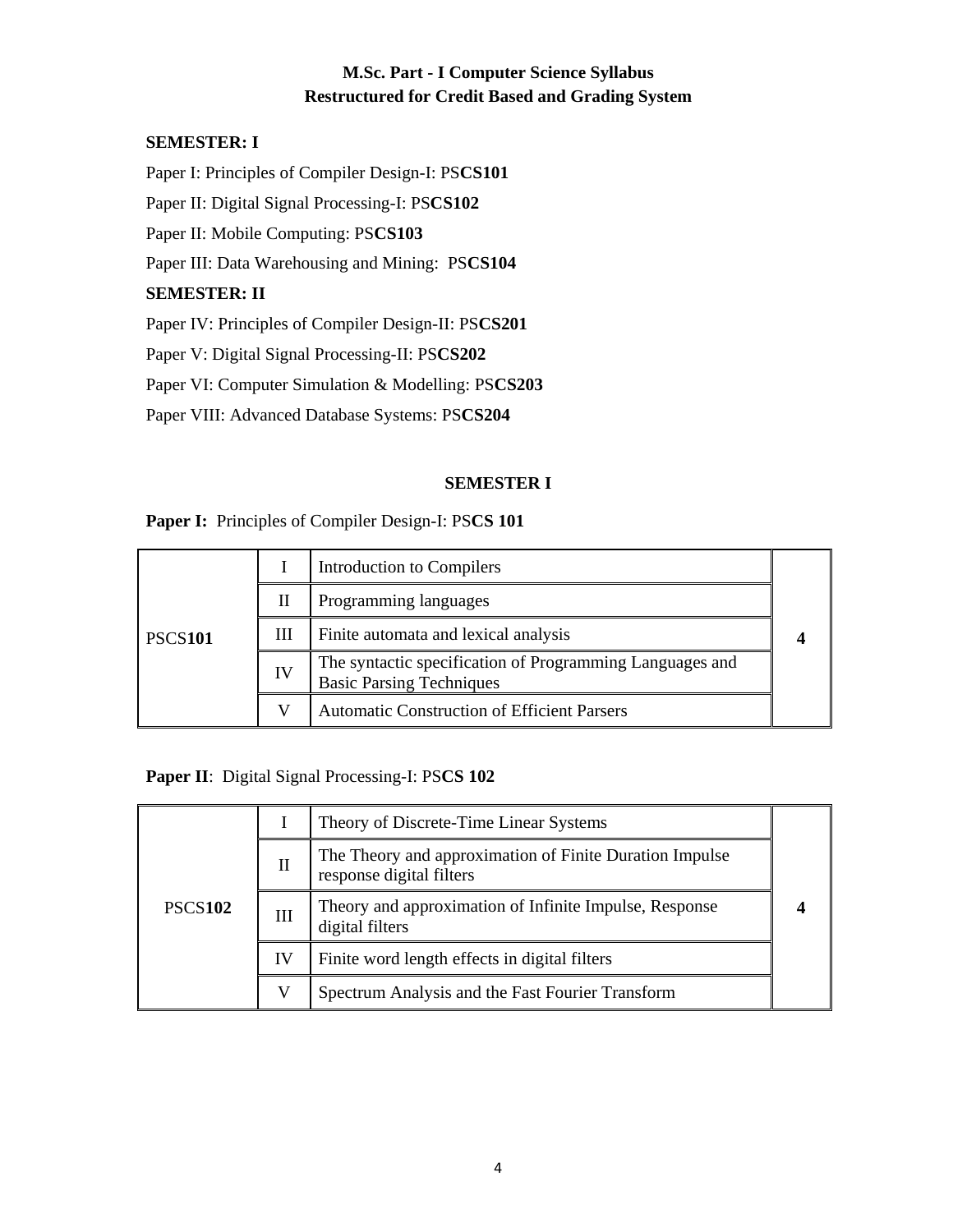**Paper III :** Mobile Computing: **CS 103** 

|                |    | Introduction, Wireless Transmission and<br><b>Medium Access Control</b> |  |
|----------------|----|-------------------------------------------------------------------------|--|
| <b>PSCS103</b> | П  | Telecommunication,<br>Satellite and Broadcast Systems                   |  |
|                | Ш  | Wireless LAN and ATM                                                    |  |
|                | IV | Mobile Network and Transport Layer                                      |  |
|                | V  | <b>Support for Mobility</b>                                             |  |

## **Paper IV**: Data Warehousing and Mining: **CS 104**

|                |    | Introduction to Data warehousing         |  |
|----------------|----|------------------------------------------|--|
|                | Н  | Designing and maintaining Data warehouse |  |
| <b>PSCS104</b> | Ш  | Introduction to Data Mining              |  |
|                | IV | Data Mining Algorithms                   |  |
|                |    | Advanced topics                          |  |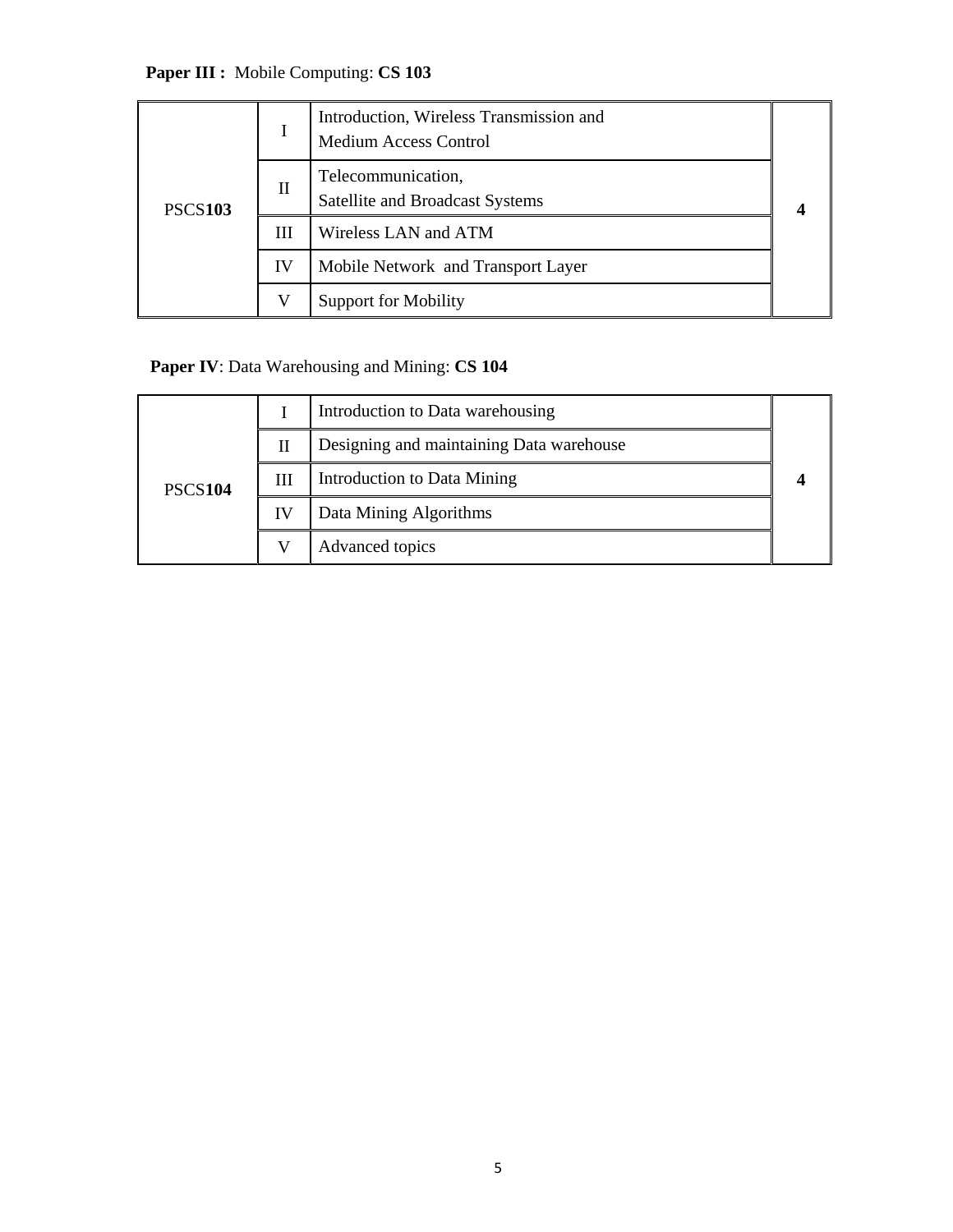#### **Detail Syllabus Semester I**

| Course Code                                                                                  | Title                                                | Credits |  |  |  |
|----------------------------------------------------------------------------------------------|------------------------------------------------------|---------|--|--|--|
| <b>PSCS 101</b>                                                                              | <b>Principles of Compiler Design-I [60 Lectures]</b> |         |  |  |  |
|                                                                                              | Unit I: Introduction to Compilers:                   |         |  |  |  |
| Compilers and translators, Why do we need translators?, The structure of a compiler, Lexical |                                                      |         |  |  |  |

analysis, Syntax analysis, Intermediate code generation, Optimization, Code generation, Book

# keeping, Error handling, Compiler writing tools **[08L]**

## **Unit II: Programming languages:**

High-level programming languages, Definitions of programming languages, The lexical and syntactic structure of a language, Data elements, Data structures, Operators, Assignment, Statements, Program units, Data environments, Parameter transmission, Storage management **[05L]**

## **Unit III: Finite automata and lexical analysis:**

The role of the lexical analyzer, A simple approach to the design of lexical analyzers, Regular expressions, Finite automata, From regular expressions to finite automata, Minimizing the number of states of a DFA,A language for specifying lexical analyzers, Implementation of a lexical analyzer **[16L]**

## **Unit IV: The syntactic specification of Programming Languages and Basic Parsing Techniques:**

Context-free grammars, Derivations and parse trees, Capabilities of context-free grammars, Parsers, Shift-reduce parsing, Operator-precedence parsing, Top-down parsing, Predictive parsers **[15L]**

## **Unit V: Automatic Construction of Efficient Parsers:**

LR parsers, The canonical collection of LR(0) items, Constructing SLR parsing tables, Constructing canonical LR parsing tables, Constructing LALR parsing tables, Using ambiguous grammars, An automatic parser generator, Implementation of LR parsing tables, Constructing LALR sets of items **[16L]**

## **References:**

Principles of Compiler Design, Alfred V. Aho & Jeffrey D. Ullman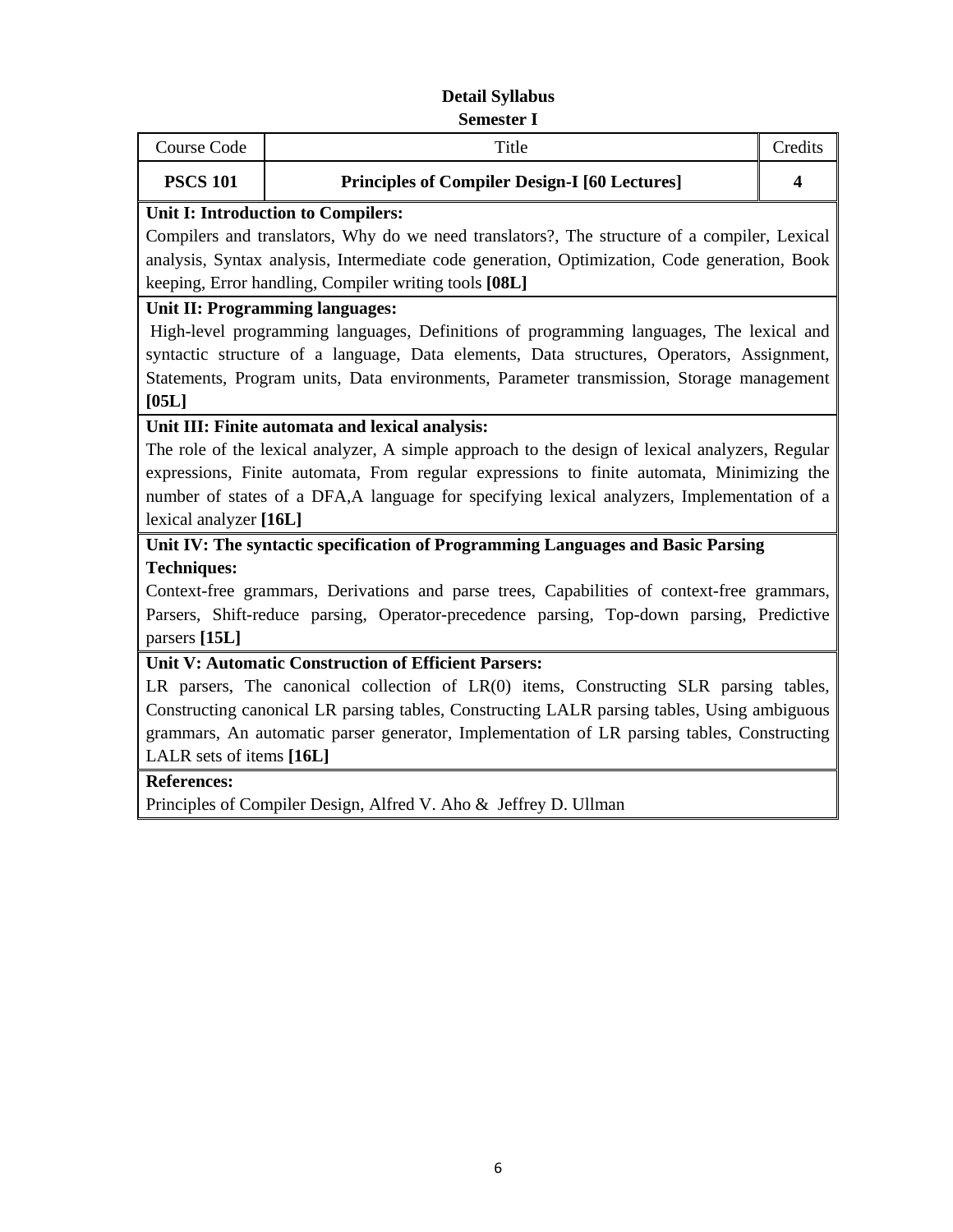| Course Code                     | Title                                                                 | Credits |
|---------------------------------|-----------------------------------------------------------------------|---------|
| Course Code                     | Title                                                                 | Credits |
| <b>PSCS 102</b>                 | Digital Signal Processing -I [60 Lectures]                            |         |
| . <del>. .</del><br><b>FINE</b> | $\mathbf{a}$ $\mathbf{m}$<br>$\mathbf{r}$<br>$\sim$<br>$\mathbf{r}$ . |         |

#### **Unit I: Theory of Discrete-Time Linear Systems**

Sequences-Representation of arbitrary sequences-Linear time variant systems-causality, stability- difference equations-frequency response-first order systems-second order systems-Discrete Fourier series-relation between continuous and discrete Systems. The z Transform-the Relation between the z Transform and the Fourier transform of a sequence-Solution of differences equation using one sided transform-geometric evaluation of the Fourier Transform-Digital Filter Realizations-structures for all zero filters-the discrete Fourier transform – convolution of sequences-linear convolution of finite duration sequences-the discrete Hilbert transform. **[20L]**

**Unit II: The Theory and approximation of Finite Duration Impulse response digital filters**  Issues in Filter design-FIR filters Design techniques for Linear phase FIR filters-windowingissues with windowing-frequency sampling-solution for optimization-linear programming-linear phase filters-Maximal ripple FIR Filters –Remez exchange algorithm- Multiple band optimal FIR Filters-Design of filters with simultaneous constrains on the time and frequency response.**[10L]**

#### **Unit III: Theory and approximation of Infinite Impulse, Response digital filters**

IIR filters-filter coefficient-Digital Filter Design –Mapping of differentials-Transformations-Direct design of digital filters-comparison between FIR filters and IIR filters**.[10L]**

#### **Unit IV: Finite word length effects in digital filters**

Analog to digital conversions-digital to analog conversions-types of Arithmetic in digital systems. Types of quantization in digital filters-Dynamic range Constraints-Realizationsordering and pairing in cascade realizations-round of noise-fixed point analysis-Coefficient quantization – Limit cycle oscillations**.[10L]**

#### **Unit V: Spectrum Analysis and the Fast Fourier Transform**

Introduction to Radix-2 FFT's-data shuffling and bit reversal-FFT computer programming-Decimation –in-Frequency Algorithm –Computing an Inverse DFT by doing a Direct DFT-Radix2 Algorithm-Spectrum analysis at a single point in the z plane-spectrum analysis in FFT Analysis-Windows in spectrum Analysis-Bluestein's Algorithm-The chirp z transform algorithm- convolution and correlation using number theoretic transforms.**[10L]**

#### **References**:

- 1) Theory and application of Digital signal processing Lawrence R. Rabiner Bernard Goldprentice hall of India.
- 2) Digital Signal Processing: Principles, Algorithms, and Applications by J. G. Proakis and D. G. Manolakis.
- 3) Digital Signal Processing: A Practical Guide for Engineers and Scientists, Steven Smith
- 4) Discrete-Time Signal Processing by A. V. Oppenheim and R. W. Schafer.
- 5) Understanding Digital Signal Processing by Richard G. Lyons.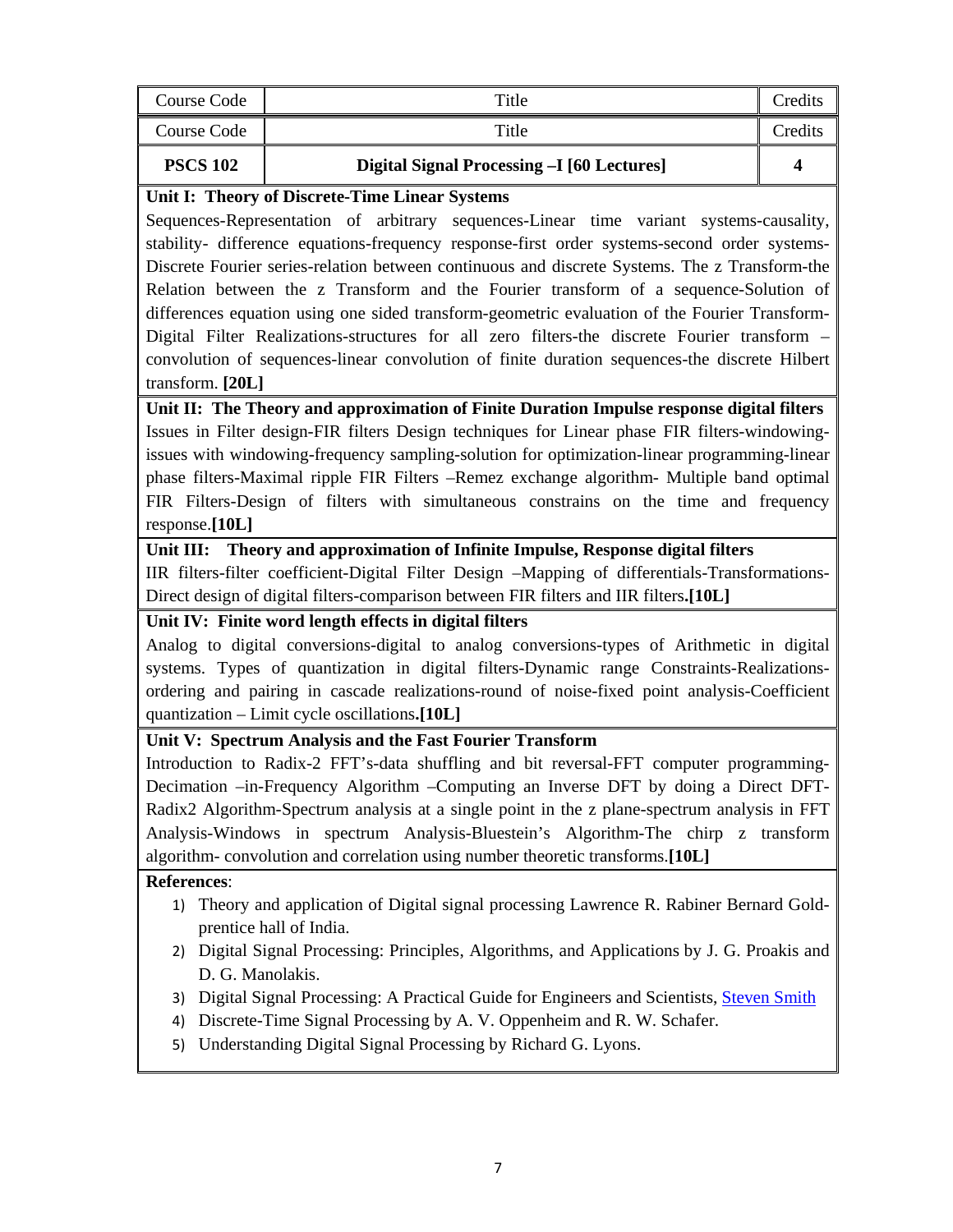Unit I: **Introduction, Wireless Transmission and Medium Access Control**: Applications, A short history of wireless communication. Wireless Transmission: Frequency for radio transmission, Signals, Antennas, Signal propagation, Multiplexing, Modulation, Spread spectrum, Cellular systems. Medium Access Control: Motivation for a specialized MAC: Hidden and Exposed terminals. Near and Far terminals; SDMA, FDMA, TDMA: Fixed TDM, Classical Aloha, Slotted Aloha, Carrier sense multiple access, Demand assigned multiple access, PRMA packet reservation multiple access, Reservation TDMA, Multiple access with collision avoidance, Polling, Inhibit sense multiple access; CDMA: Spread Aloha multiple access. **(14 L) Unit II: Telecommunication, Satellite and Broadcast Systems**: GSM: Mobile services, System architecture, Radio interface, Protocols, Localization And Calling, Handover, security, New data services; DECT: System architecture, Protocol architecture; ETRA, UMTS and IMT-2000: UMTS Basic architecture, UTRA FDD mode, UTRA TDD mode, Satellite Systems: History, Applications, Basics: GEO, LEO, MEO; Routing, Localization, Handover, Examples Broadcast Systems: Overview, Cyclic repetition of data, Digital audio broadcasting: Multimedia object transfer protocol; Digital video broadcasting. **(12L) Unit III: Wireless LAN and ATM**: Infrared vs. Radio transmission, Infrastructure and Ad hoc Networks, IEEE 802.11: System architecture, Protocol architecture, Physical layer, Medium access control layer, MAC management, Future development; HIPERLAN: Protocol architecture, Physical layer, Channel access control. Sublayer, Medium access control Sublayer, Information bases And Networking; Bluetooth: User scenarios, Physical layer, MAC layer, Networking. Security, Link management. Wireless ATM: Motivation for WATM, Wireless ATM working group, WATM services, Reference model: Example configurations, Generic reference model; Functions: Wireless mobile terminal side, Mobility supporting network side; Radio access layer: Requirements, BRAN; Handover: Handover reference model, Handover requirements, Types of handover, Handover scenarios, Backward handover, Forward handover; Location management: Requirements for location management, Procedures and Entities; Addressing, Mobile quality of service, Access point control protocol. **(13 L) Unit IV: Mobile Network and Transport Layers: Mobile IP**: Goals, assumptions and requirements, Entities and Terminology, IP packet delivery, Agent advertisement and discovery, Registration, Tunneling and Encapsulation , Optimizations, Reverse tunneling, Ipv6; Dynamic host configuration protocol, Ad hoc networks: Routing, Destination sequence distance vector, Dynamic source routing, Hierarchical algorithms, Alternative metrics, Mobile Transport Layer: Traditional TCP: Congestion control, Slow start, Fast retransmit/fast recovery, Implications on mobility; Indirect TCP, Snooping TCP, Mobile TCP, Fast retransmit/fast recovery, Transmission/time-out freezing, Selective retransmission, Transaction oriented TCP. **(11 L) Unit V: Support for Mobility**: File systems: Consistency, Examples; World Wide Web: Hypertext transfer protocol, Hypertext markup language, Some approaches that might help wireless access, System architectures; Wireless application protocol: Architecture, Wireless datagram protocol, Wireless transport layer security, Wireless transaction protocol, Wireless session protocol, Wireless application environment, Wireless markup language, WML script, Wireless telephony application, Examples Stacks with Wap, Mobile databases, Mobile agents. **(10 L) References**: 1. Jochen Schiller, .*Mobile communications.,* Addison wisely , Pearson Education

- 2. William Stallings, .*Wireless Communications and Networks*.
- 3. Rappaort, .*Wireless Communications* P*rincipals and Practices*.
- 4. YI Bing Lin , .*Wireless and Mobile Network Architectures*., John Wiley
- 5. P. Nicopolitidis , .*Wireless Networks*., John Wiley
- 6. K Pahlavan, P. Krishnamurthy, *Principles of Wireless Networks*.
- 7. M. Richharia , .*Mobile Satellite Communication: Principles and Trends*., Pearson Education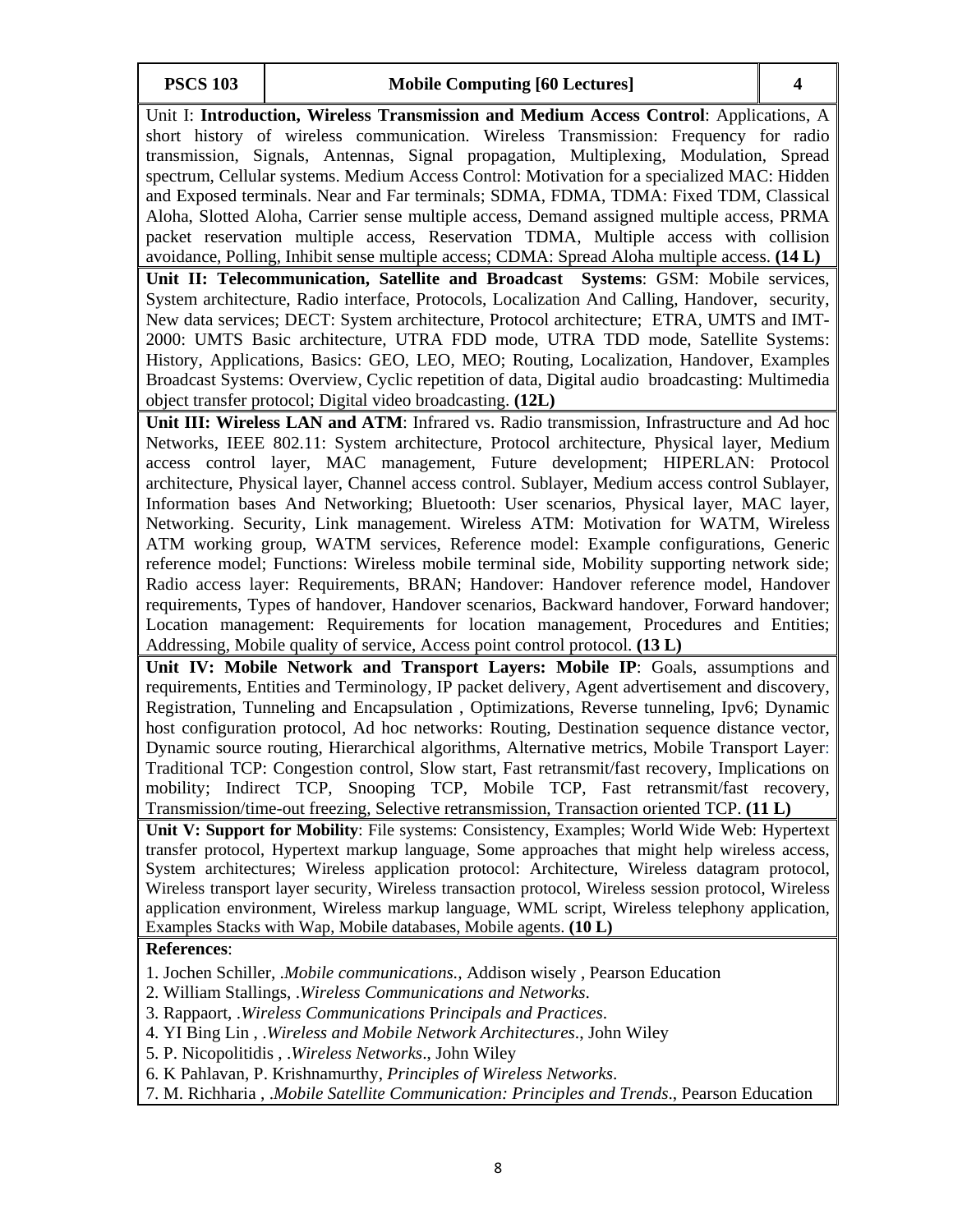| Course Code                                                                                                                                                                                                                                                                                                                                                                                     | Title                                                                                                                                                                                                                                                                                                                                                                                                                                          | Credits        |  |  |  |
|-------------------------------------------------------------------------------------------------------------------------------------------------------------------------------------------------------------------------------------------------------------------------------------------------------------------------------------------------------------------------------------------------|------------------------------------------------------------------------------------------------------------------------------------------------------------------------------------------------------------------------------------------------------------------------------------------------------------------------------------------------------------------------------------------------------------------------------------------------|----------------|--|--|--|
| <b>PSCS104</b>                                                                                                                                                                                                                                                                                                                                                                                  | Data Warehousing and Data Mining [60 Lectures]                                                                                                                                                                                                                                                                                                                                                                                                 | $\overline{4}$ |  |  |  |
| metadata.                                                                                                                                                                                                                                                                                                                                                                                       | Unit I : Introduction to Data warehousing<br>1. Overview and Concepts: Need for data warehousing, Basic elements of data<br>warehousing, Trends in data warehousing.<br>2. Planning and Requirements: Project planning and management, Collecting the<br>requirements.<br>3. Architecture And Infrastructure: Architectural components, Infrastructure and                                                                                     |                |  |  |  |
|                                                                                                                                                                                                                                                                                                                                                                                                 |                                                                                                                                                                                                                                                                                                                                                                                                                                                | [10L]          |  |  |  |
| data quality.                                                                                                                                                                                                                                                                                                                                                                                   | Unit II: Designing and maintaining Data warehouse<br>1. Data Design And Data Representation: Principles of dimensional modeling,<br>Dimensional modeling advanced topics, data extraction, transformation and loading,<br>2. Information Access And Delivery: Matching information to classes of users, OLAP in<br>data warehouse, Data warehousing and the web.<br>3. Implementation And Maintenance: Physical design process, data warehouse |                |  |  |  |
|                                                                                                                                                                                                                                                                                                                                                                                                 | deployment, growth and maintenance.                                                                                                                                                                                                                                                                                                                                                                                                            |                |  |  |  |
|                                                                                                                                                                                                                                                                                                                                                                                                 | Unit III Introduction to Data mining<br>1. Introduction: Basics of data mining, related concepts, Data mining techniques. Data<br>types: Nominal; Ordinal; Interval; Ratio, Data Issues: Missing values; Noisy values;<br>Inconsistent values; redundant values. Data pre-processing and discretization.<br>2. Knowledge Discovery: KDD Process.<br>3. Algorithms for Classification<br>[15L]                                                  |                |  |  |  |
| <b>Unit IV Data Mining Algorithms</b><br>1. Clustering.<br>2. Association rules.                                                                                                                                                                                                                                                                                                                |                                                                                                                                                                                                                                                                                                                                                                                                                                                |                |  |  |  |
| 2.                                                                                                                                                                                                                                                                                                                                                                                              | [15L]<br><b>Unit V: Advanced topics</b><br>1. Web Mining: Web Content Mining, Web Structure Mining, Web Usage Mining.<br>Advanced Topics: Spatial mining, Temporal mining.<br>3. Visualisation : Data generalization and summarization-based characterization, Analytical<br>characterization: analysis of attribute relevance, Mining class comparisons:<br>[10L]                                                                             |                |  |  |  |
| <b>References:</b><br>(1) Paulraj Ponnian, "Data Warehousing Fundamentals", John Wiley.<br>(2) Ralph Kimball, "The Data Warehouse Lifecycle toolkit", John Wiley.<br>(3) Dunham, Margaret H, Data Mining: Introductory and Advanced Topics, Prentice Hall.<br>(4) Witten, Ian and Eibe Frank, Data Mining: Practical Machine Learning Tools and Techniques,<br>Second Edition, Morgan Kaufmann. |                                                                                                                                                                                                                                                                                                                                                                                                                                                |                |  |  |  |
| <b>Additional Reference Books:-</b><br>(1) W.H. Inmon, "Building the Data Warehouses", Wiley Dreamtech.<br>(2) R. Kimpall, "The Data Warehouse Toolkit", John Wiley.<br>(3) E.G. Mallach, "Decision Support and Data Warehouse systems", TMH.<br>(4) Han and Kamber, Data Mining: Concepts and Techniques, Second Edition, Morgan Kaufmann,<br>2006.                                            |                                                                                                                                                                                                                                                                                                                                                                                                                                                |                |  |  |  |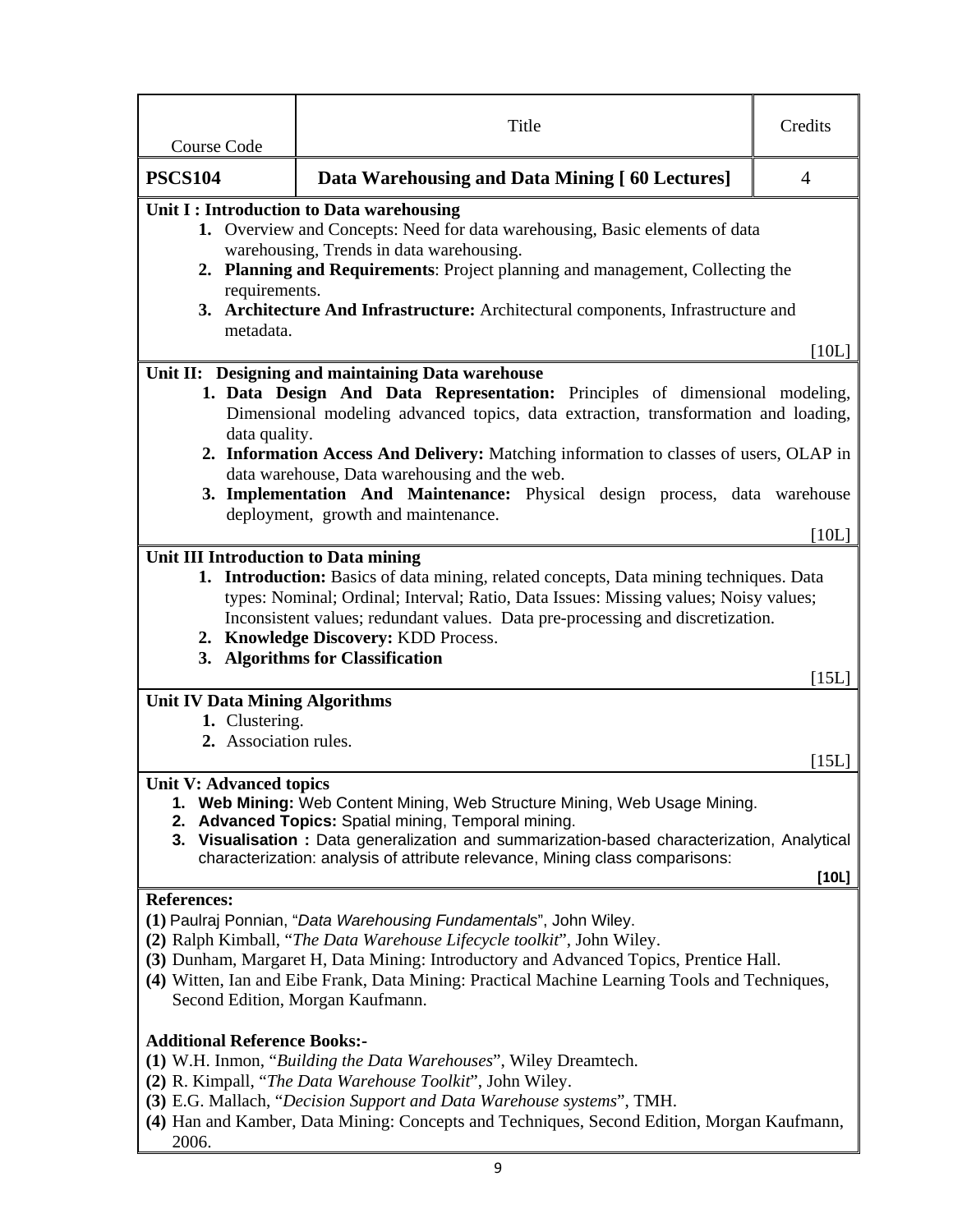**(5)** Berry, Browne, Lecture Notes in Data Mining, World Scientific, 2006.

**(6)** Berry and Linoff, Data Mining Techniques, Second Edition, Wiley, 2004.

**(7)** Inmon, Building the Data Warehouse, Wiley, 1993.

## **PRACTICALS**

At the end of First Semester there will be a practical examination based on Theory PSCS 101, PSCS 102, PSCS 103 and PSCs 104.

|         | Principles of Compiler Design using C/C++/Java                                                                                     |   |
|---------|------------------------------------------------------------------------------------------------------------------------------------|---|
|         | Right linear grammar to left linear grammar<br>1.                                                                                  |   |
|         | 2. Conversion of NDFA to DFA                                                                                                       |   |
| PSCS-P1 | 3. Implementation of Warshall Algorithm and Kleen Closure                                                                          | 2 |
|         | 4. Simple Precedence Matrix                                                                                                        |   |
|         | 5. Parsing using Simple Precedence Matrix                                                                                          |   |
|         | 6. Linearising Simple Precedence Matrix                                                                                            |   |
|         | 7. Parsing using Simple Precedence Function                                                                                        |   |
|         | <b>Digital Signal Processing using Matlab</b>                                                                                      |   |
|         | 1. Basic Signals.                                                                                                                  |   |
|         | 2. Frequency, Magnitude and Phase Response                                                                                         |   |
|         | 3. $Z - Transform$                                                                                                                 |   |
|         | 4. $N - DFT$                                                                                                                       |   |
|         | 5. N-DFT Using Twiddle Matrix                                                                                                      |   |
|         | 6. Linear Convolution                                                                                                              |   |
| PSCS-P2 | 7. Circular Convolution                                                                                                            | 2 |
|         | 8. Low - Pass FIR Filter                                                                                                           |   |
|         | 9. High - Pass FIR Filter                                                                                                          |   |
|         | 10. High-Pass and Low-Pass FIR Filter on various Inputs                                                                            |   |
|         | 11. Band-Pass and Band-stop FIR Filters                                                                                            |   |
|         | 12. Analog Filters                                                                                                                 |   |
|         | 13. Power Spectral Density                                                                                                         |   |
|         | 14. Remez Exchange Algorithm                                                                                                       |   |
|         | <b>Mobile Applications using J2ME toolkit</b>                                                                                      |   |
|         | 1. Create an application to draw simple text.                                                                                      |   |
|         | 2. Create an application to draw simple text and perform various operations.<br>3. Create an application to handle multiple forms. |   |
|         | 4. Create an application to demonstrate timers.                                                                                    |   |
|         | 5. Create an application to demonstrate use of buffering (back and double).                                                        |   |
| PSCS-P3 | 6. Create an application to demonstrate bouncing ball in mobile application.                                                       | 2 |
|         | 7. Create an application to demonstrate a simple Calculator.                                                                       |   |
|         | 8. Create an application to demonstrate different input boxes.                                                                     |   |
|         | 9. Create an application to demonstrate a dialog box.                                                                              |   |
|         | 10. Create an application to display the bitmap image.                                                                             |   |
|         | 11. Create an application to demonstrate various types of events.                                                                  |   |
|         | 12. Create an application for searching particular word in a text paragraph.                                                       |   |
|         | Data warehousing and Data Mining                                                                                                   |   |
|         | 1. Create OLAP cube using star and Snowflake schema.                                                                               |   |
|         | 2. Working with Measures in cube.                                                                                                  |   |
|         | 3. Firing queries on the cube by using MDX application                                                                             |   |
| PSCS-P4 | 4. Data pre-processing and discretization                                                                                          | 2 |
|         | 5. Classification problems                                                                                                         |   |
|         | 6. Clustering Analysis                                                                                                             |   |
|         | 7. Association Rule Mining                                                                                                         |   |
|         | 8. Data visualization                                                                                                              |   |
|         | Suggested Software: Data warehouse: Microsoft SQL Server 2000.                                                                     |   |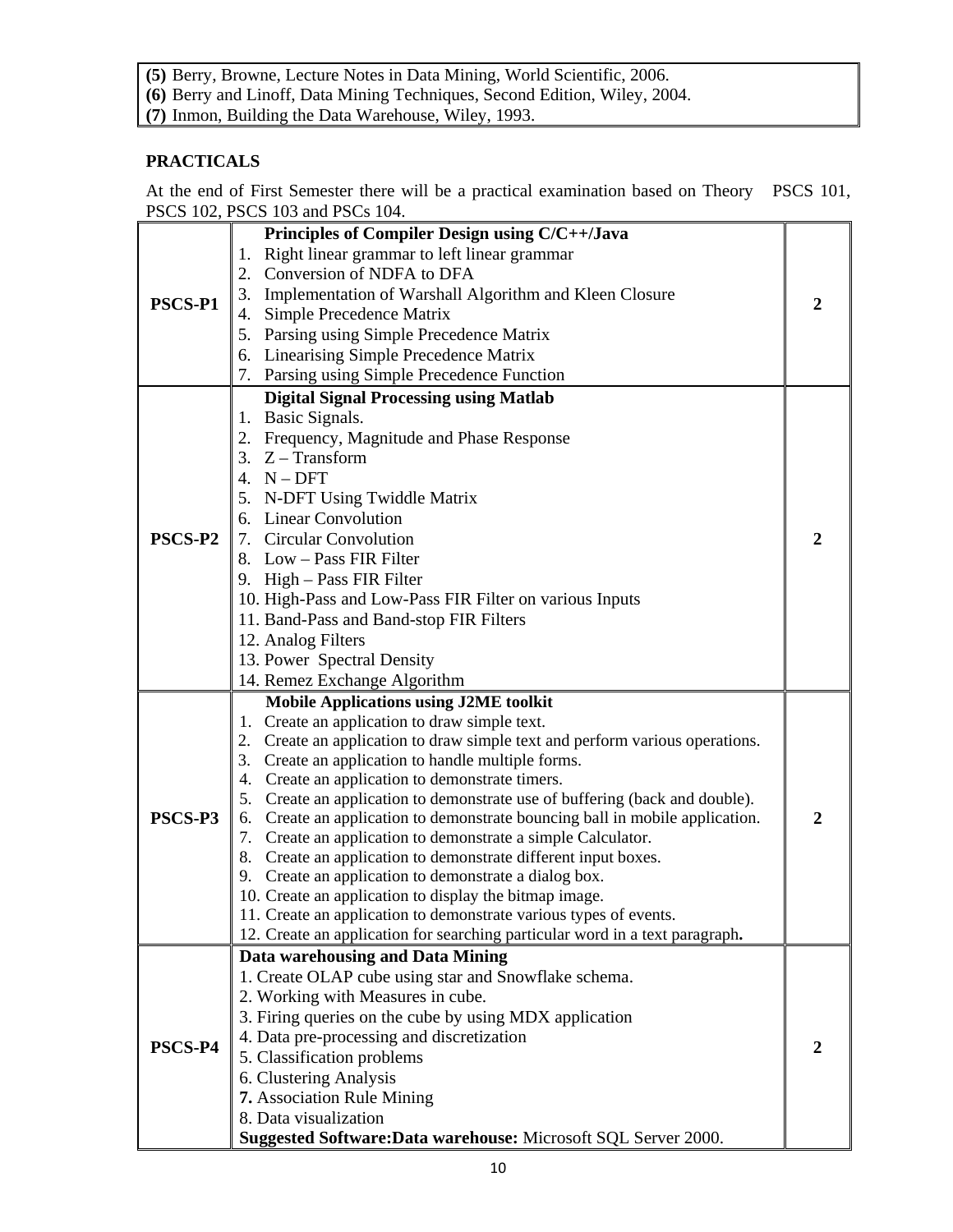| Data Mining: Practicals are conducted using Data mining 'workbench' |  |
|---------------------------------------------------------------------|--|
| software WEKA installed on Windows image. May be available under    |  |
|                                                                     |  |
| Linux. Freely downloadable from University of Waikato:              |  |
| http://www.cs.waikato.ac.nz/ml/weka/                                |  |

### **SEMESTER II**

## **Paper V:** Principles of Compiler Design-II: **CS 201**

|                |    | <b>Syntax-Directed Translation</b>                             |  |
|----------------|----|----------------------------------------------------------------|--|
|                | Н  | More about Translation Symbol Tables                           |  |
| <b>PSCS201</b> | Ш  | Error detection and recovery                                   |  |
|                | IV | Introduction to code, loop optimization and data-flow analysis |  |
|                |    | Code generation                                                |  |

## **Paper VI:** Digital Signal Processing-II: **CS 202**

|                |    | An introduction to the theory of two dimensional signal<br>processing and Digital hardware |  |
|----------------|----|--------------------------------------------------------------------------------------------|--|
| <b>PSCS202</b> | Н  | Special purpose hardware for digital filtering and signal<br>generation                    |  |
|                | Ш  | Special purpose hardware for FFT                                                           |  |
|                | IV | General Purpose hardware for signal Processing facilities                                  |  |
|                |    | Application of Digital signal processing to Speech and Radar                               |  |

## **Paper VII:** Computer Simulation & Modeling: **CS 203**

| <b>PSCS203</b> |    | Introduction to Simulation, examples, Principles and Software                                                  |  |
|----------------|----|----------------------------------------------------------------------------------------------------------------|--|
|                | П  | Statistical and Queuing Models in Simulation                                                                   |  |
|                | Ш  | Random Number and Variate Generation                                                                           |  |
|                | IV | Input Modeling and Verification and Validation of Simulation<br>Model                                          |  |
|                | V  | Output Analysis for a single model, Comparison and Evaluation<br>of Alternative System Design and Case Studies |  |

## **Paper VIII**: Advanced database system: **CS 204**

|                | <b>Object Database Systems</b>     |  |
|----------------|------------------------------------|--|
| <b>PSCS204</b> | Parallel and Distributed Databases |  |
|                | Databases on the Web               |  |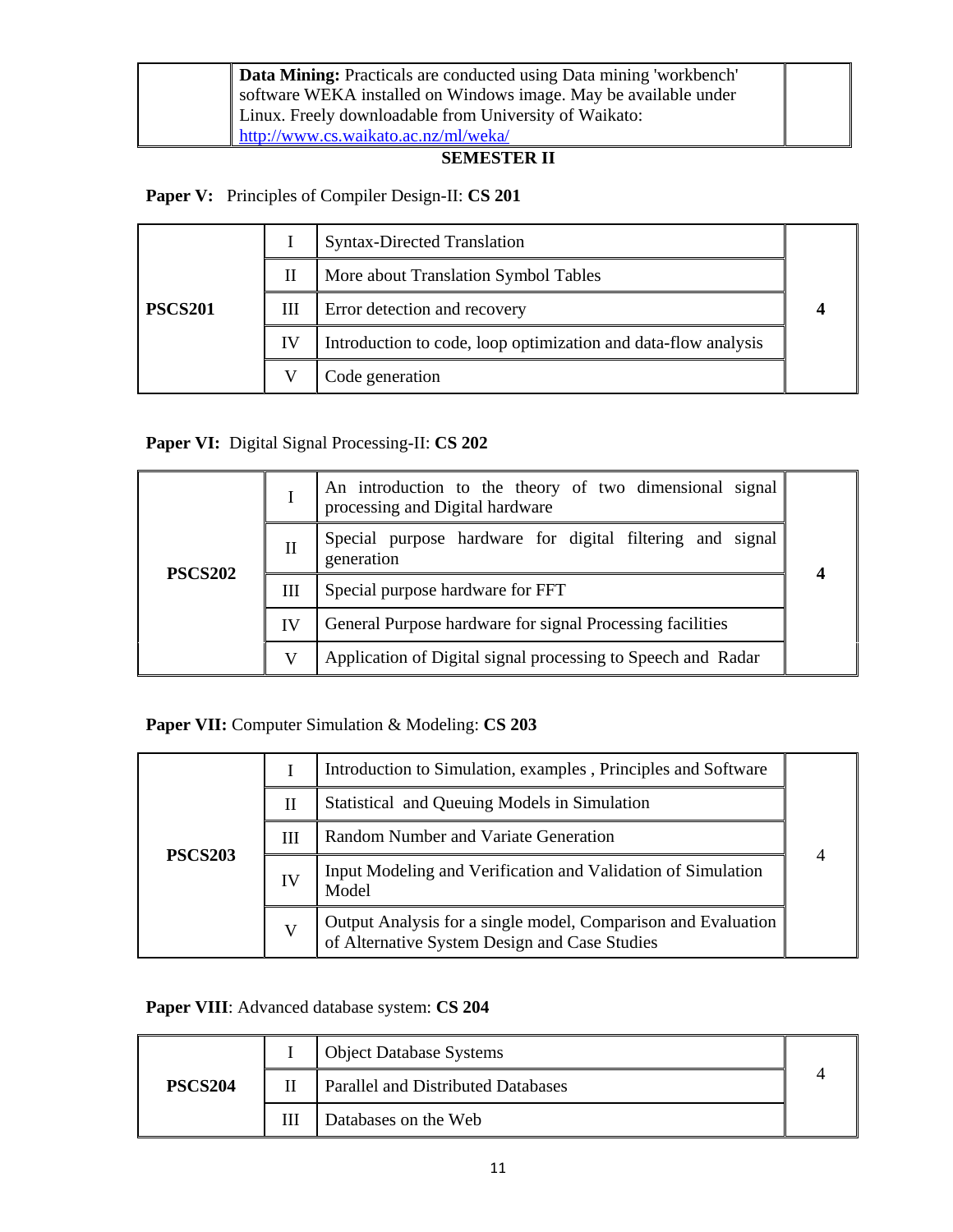|  | Active and Deductive Databases        |  |
|--|---------------------------------------|--|
|  | <b>Spatial and Temporal Databases</b> |  |

## **Detail Syllabus Semester II**

| <b>PSCS201</b><br><b>Principles of Compiler Design-II</b><br>$\boldsymbol{4}$                       |  |  |  |
|-----------------------------------------------------------------------------------------------------|--|--|--|
| <b>Unit I: Syntax-Directed Translation</b>                                                          |  |  |  |
| Syntax-directed translation schemes, Implementation of syntax-directed translators, Intermediate    |  |  |  |
| code, Postfix notation, Parse trees and syntax trees, Three-address code, quadruples, and triples   |  |  |  |
| ,Translation of assignment statements, Boolean expressions, Statements that alter the flow of       |  |  |  |
| control, Postfix translations [17L]                                                                 |  |  |  |
| Unit II: More about Translation and Symbol Tables                                                   |  |  |  |
| Array references in arithmetic expressions, Procedure calls, Declarations , Case statements, Record |  |  |  |
| structures, Symbol Tables: The contents of a symbol table, Data structures for symbol tables,       |  |  |  |
| Representing scope information, Implementation of block-structured languages, Storage allocation    |  |  |  |
| in FORTRAN, Storage allocation in block-structured languages [12L]                                  |  |  |  |
| Unit III: Error detection and recovery                                                              |  |  |  |
| Errors, Lexical-phase errors, Syntactic-phase errors, Semantic errors [03L]                         |  |  |  |
| Unit VI: Introduction to code, loop optimization and data flow analysis                             |  |  |  |
| The principle sources of optimization, Loop optimization, The DAG representation of basic blocks,   |  |  |  |
| Global data-flow analysis ,loop optimization: Dominators, Reducible flow graphs, Depth-first        |  |  |  |
| search, Loop-invariant computations, Induction variable elimination ,Some other<br>loop             |  |  |  |
| optimizations, Data-flow analysis, Reaching definitions again, Available expressions, Copy          |  |  |  |
| propagation, Backward flow problems, Very busy expressions and code hoisting, The four kinds of     |  |  |  |
| data-flow analysis problems. [23L]                                                                  |  |  |  |
| Unit V: Code generation                                                                             |  |  |  |
| Object programs, Problems in code generation, A machine model, A simple code generator,             |  |  |  |
| Register allocation and assignment, Code generation from DAG's                                      |  |  |  |
| Peephole optimization [05L]                                                                         |  |  |  |
| <b>References:</b>                                                                                  |  |  |  |
| Principles of Compiler Design, Alfred V. Aho & Jeffrey D. Ullman                                    |  |  |  |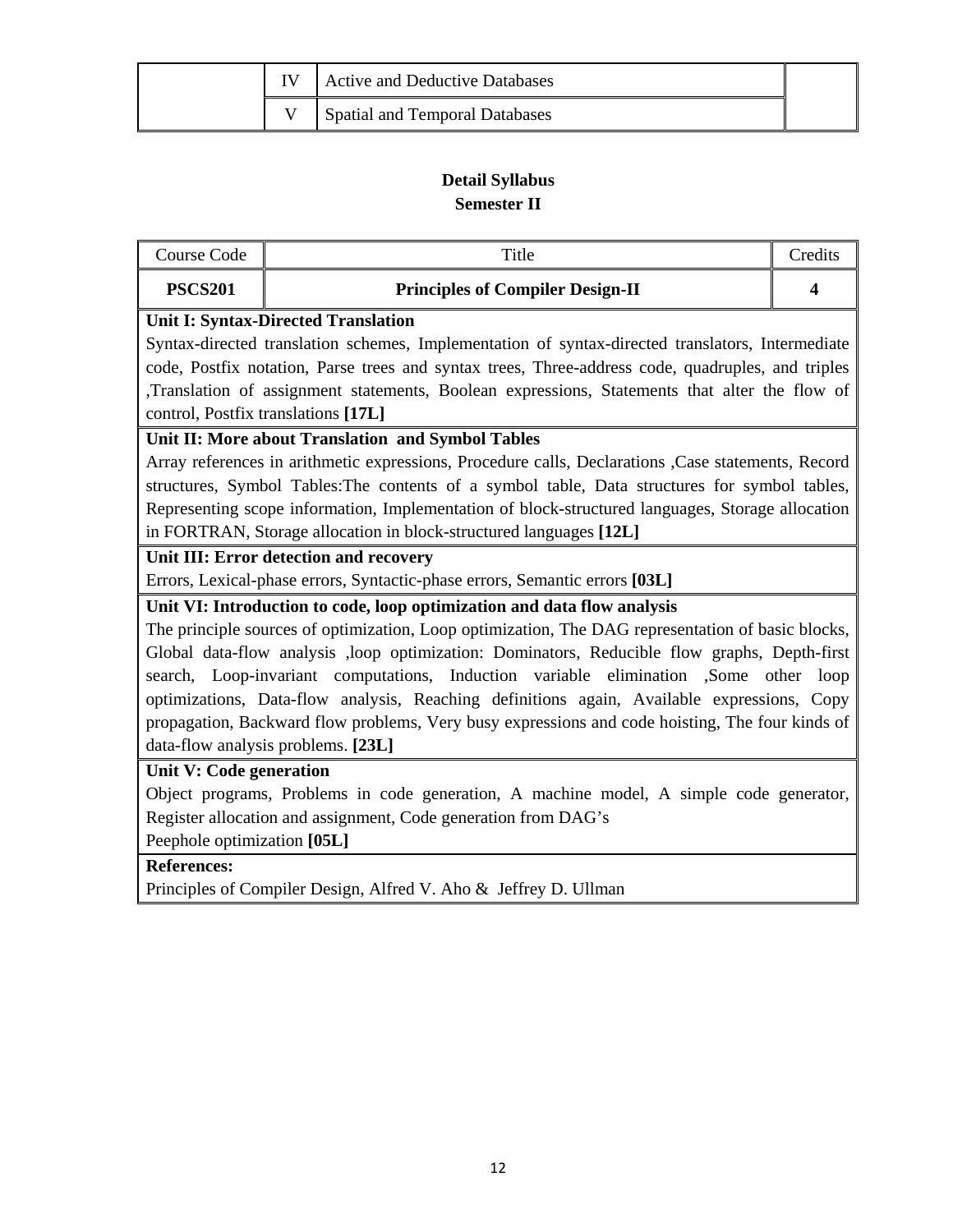| Course Code    | Title                                | redits |
|----------------|--------------------------------------|--------|
| <b>PSCS202</b> | <b>Digital Signal Processing -II</b> |        |

## **Unit I: An introduction to the theory of two dimensional signal processing and Digital hardware:**

Two-dimensional signals-systems-causality- seperability -stability-difference equations-Frequency Domain Techniques- Z Transforms-finite sequences-Two dimensional DFT-Two dimensional windows-Frequency sampling filters- frequency transformations from one to two dimensions. Digital Hardware: Design procedure for Digital Signal Processing Hardware- the major logic families- commercial logic packages- gates, multiplexers and decoders- Flip-Flops-arithmetic Units- dividers and floating point hardware. **[15L]**

**Unit II: Special purpose hardware for digital filtering and signal generation:** Direct form FIR hardware- parallelism for direct form FIR- Cascade FIR filters-IIR filters- Digital Touch Tone Receiver (TTR) - Digital time Division Multiplexing (TDM) to Frequency Division Multiplexing (FDM) translator partitioning of digital filters for IC Realization- Hardware realization of a Digital Frequency Synthesizer. **[10L]**

**Unit III: Special purpose hardware for FFT :** FFT indexing- bit reversal and digit reversal for fixed radices- Comparison of computations for radices- introduction to quantization effects in FFT Algorithms. Hardware for Radix 2 Algorithm- FFT Computation using Fast Scratch Memory.Radix 2 and Radix 4 Parallel structures using RAM's- Pipeline FFT- Comparison of Pipe line FFT'soverlapped FFT with random access memory-real time convolution via FFT using a single Ram and one AE. **[10L]**

**Unit IV: General Purpose hardware for signal Processing facilities** : Special and general purpose computers- input output problems for real time processing- methods of improving computer speed – parallel operations of memories, Arithmetic, control and instruction fetches- the Linco Laboratory Fast Digital Processor(FDP). Doing FFT in FDP- LSP2. **[10L]**

#### **Unit V: Application of Digital signal processing to Speech and Radar:**

Models of speech production-Short time spectrum analysis- speech analysis-synthesis System based on short time spectrum analysis- channel vocoder- analyzers-synthesizers- pitch detection and voiced unvoiced detections- homomorphic processing of speech, vocoder-formant Synthesis-Voiced –Unvoiced Detection- Voiced Fricative excitation network- Linear prediction of speech-Computer Voice Response system.

Radar: Radar principle and application radar systems and parameter- Signal design and ambiguity functions- Airborne Surveillance Radar for Air Traffic Control – Digital matched Filter for a high performance Radar. **[15L]**

#### **References**:

- 1) Theory and application of Digital signal processing Lawrence R. Rabiner Bernard Goldprentice hall of India.
- 2) Digital Signal Processing and the Microcontroller by Dale Grover and John R. (Jack) Deller with illustrations by Jonathan Roth.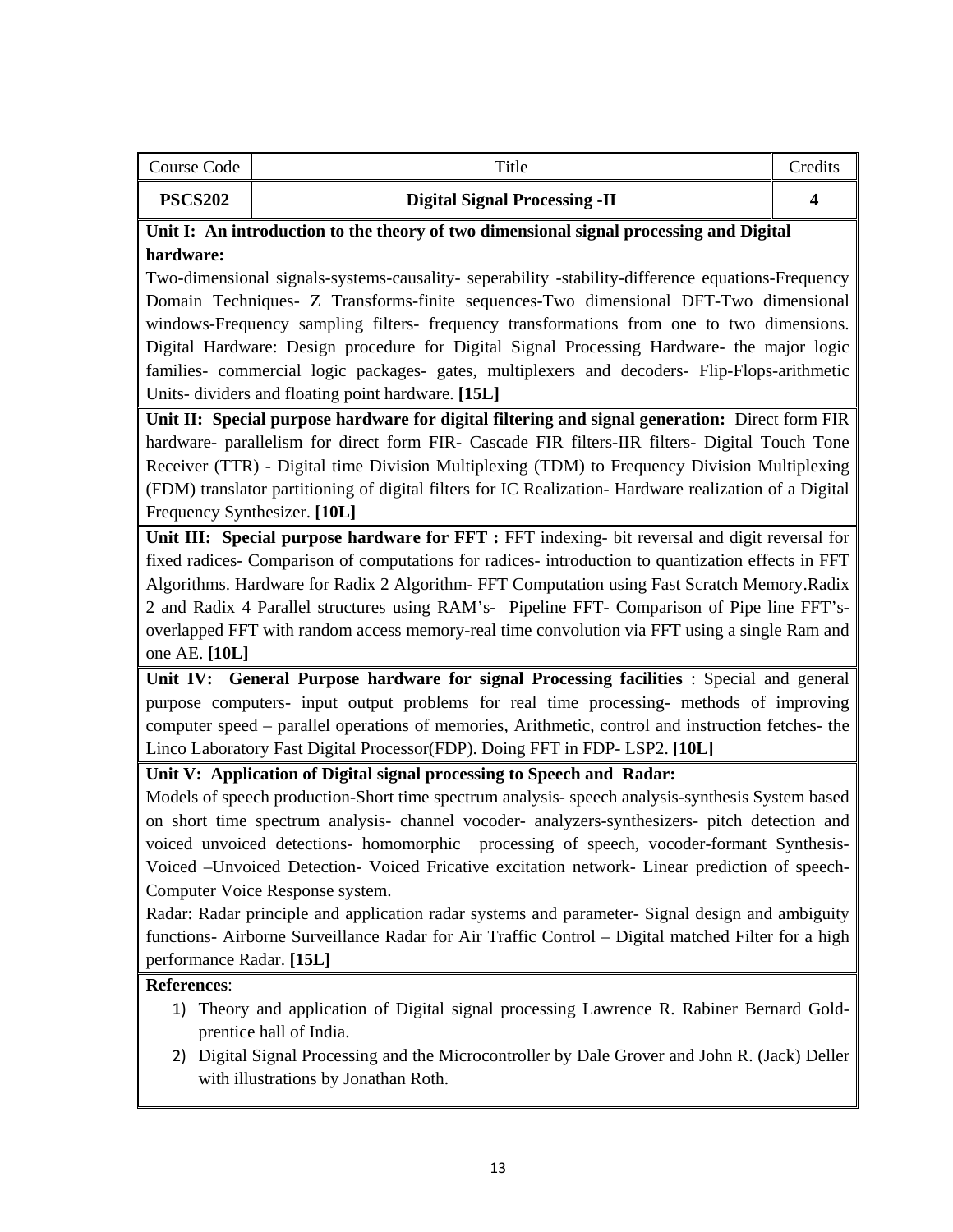| Course Code                    | Title                                                                                                                                                                                                                                                                                                                                                                                                                                                                                                                                                                                                                                                                                                                                       | Credits |
|--------------------------------|---------------------------------------------------------------------------------------------------------------------------------------------------------------------------------------------------------------------------------------------------------------------------------------------------------------------------------------------------------------------------------------------------------------------------------------------------------------------------------------------------------------------------------------------------------------------------------------------------------------------------------------------------------------------------------------------------------------------------------------------|---------|
| <b>PSCS203</b>                 | <b>Computer Simulation &amp; Modeling [60 Lectures]</b>                                                                                                                                                                                                                                                                                                                                                                                                                                                                                                                                                                                                                                                                                     | 4       |
|                                | Unit I: Introduction to Simulation, examples, Principles and Software<br>Introduction: System and System environment, Components of system, Type of systems, Type of<br>models, Steps in simulation study, Advantages and Disadvantages of simulation. Examples:<br>Simulation of Queueing systems, Other examples of simulation. General Principles: Concepts of<br>discrete event simulation, List processing. Simulation Software: History of simulation software,<br>Desirable software features, General-purpose simulation packages, Object oriented simulation,<br>Trends in simulation software. [16L]                                                                                                                              |         |
| $[16L]$                        | Unit II: Statistical and Queuing Models in Simulation:<br>Statistical Models: Useful statistical model, Discrete distribution, Continuous distribution, Poisson<br>process, Empirical distribution. Queueing Models: Characteristics of Queueing systems, Queueing<br>notations, Long run measures of performance of Queueing systems, Steady state behavior of infinite<br>population Markovian models, Steady state behavior finite population model, Network of Queues.                                                                                                                                                                                                                                                                  |         |
| [12L]                          | <b>Unit III Random Number and Variate Generation:</b><br>Random Number: Properties of random numbers, Generation of pseudo random numbers,<br>Techniques for generating random numbers, Tests for random numbers. Random Variate<br>Generation: Inverse transform technique, Convolution method, Acceptance rejection techniques.                                                                                                                                                                                                                                                                                                                                                                                                           |         |
|                                | Unit IV: Input Modeling and Verification and Validation of Simulation Model Input Modeling:<br>Data Collection, Identifying the Distribution of data, Parameter estimation, Goodness of fit tests,<br>Selection input model without data, Multivariate and Time series input models. Verification and<br>Validation of Simulation Model: Model building, Verification, and Validation, Verification of<br>simulation models, Calibration and Validation of models. [07L]                                                                                                                                                                                                                                                                    |         |
|                                | Unit V: Output Analysis for a single model, Comparison and Evaluation of Alternative<br><b>System Design and Case Studies</b><br>Output Analysis for a Single Model: Types of simulations with respect to output analysis, Stochastic<br>nature of output data, Measure of performance and their estimation, Output analysis of terminating<br>simulators, Output analysis for steady state simulation. Comparison and Evaluation of Alternative<br>System Design: Comparison of two system design, Comparison of several system design, Meta<br>modeling, Optimization via simulation. Case Studies: Simulation of manufacturing systems,<br>Simulation of computer systems, Simulation of super market, Simulation of pert network. [09L] |         |
| <b>References:</b><br>Edition] | Jerry Banks, John Carson, Barry Nelson, David Nicol, .Discrete Event System Simulation. [3rd]<br>2. Averill Law, W. David Kelton, .Simulation Modeling and Analysis., McGRAWHILL Geffery<br>Gordon, .System Simulation., PHI                                                                                                                                                                                                                                                                                                                                                                                                                                                                                                                |         |

- 3. Bernard Zeigler, Herbert Praehofer, Tag Gon Kim, .*Theory of Modeling and Simulation*., Academic Press Narsing Deo, *.System Simulation with Digital Computer.*, PHI
- 4. Donald W. Body, .*System Analysis and Modeling*., Academic Press Harcourt India
- 5. W David Kelton, Randall Sadowski, Deborah Sadowski, .*Simulation with Arena*., McGRAW-HILL.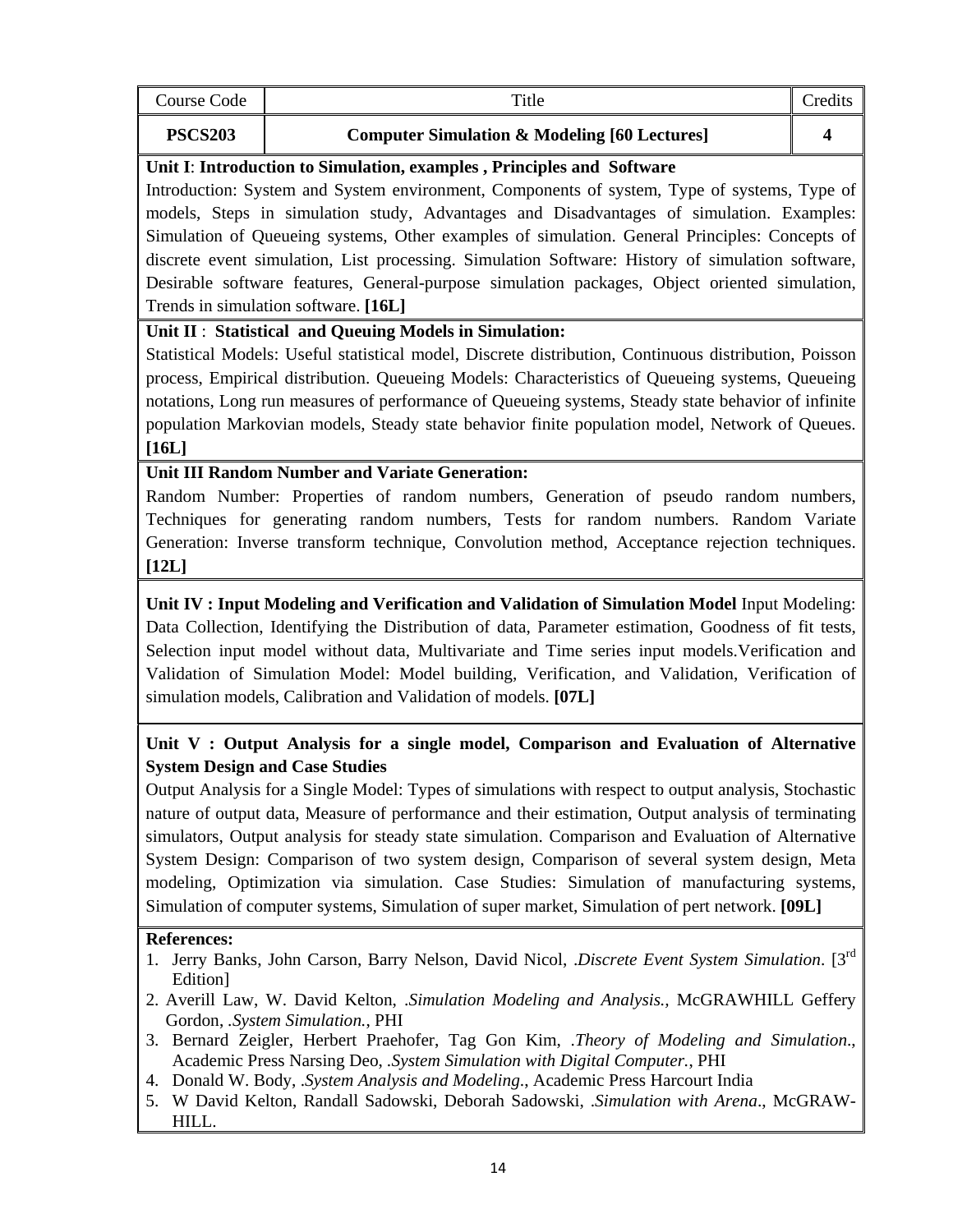| Course Code                   | Title                                                                                                 | Credits     |  |  |  |
|-------------------------------|-------------------------------------------------------------------------------------------------------|-------------|--|--|--|
| <b>PSCS204</b>                | <b>Advanced Databases</b>                                                                             | 4           |  |  |  |
|                               | <b>Unit I Object Database Systems:</b>                                                                |             |  |  |  |
|                               | Object-Oriented data model, Strategies for developing OODBMS, Persistence                             | programming |  |  |  |
|                               | languages, Object identity and structure, complex objects, Accessing an object, Persistence           |             |  |  |  |
|                               | Schemes, Pointer swizzling techniques, Issues in OODBMS like transactions and concurrency,            |             |  |  |  |
|                               | ODMG, Nested relations, Collections, Query processing and Optimization. [15L]                         |             |  |  |  |
|                               | <b>Unit II: Parallel and Distributed Databases:</b>                                                   |             |  |  |  |
|                               | Architectures for parallel databases, Parallel query evaluation; Parallelizing individual operations, |             |  |  |  |
|                               | Sorting, Joins; Distributed database concepts, Data fragmentation, Replication, and allocation        |             |  |  |  |
|                               | techniques for distributed database design; Query processing in distributed databases; Concurrency    |             |  |  |  |
|                               | control and Recovery in distributed databases. [15L]                                                  |             |  |  |  |
|                               | Unit III: Databases on the Web:                                                                       |             |  |  |  |
|                               | Data versus Documents, Storing and Retrieving Data, Query Languages like Xquery, Storing and          |             |  |  |  |
|                               | Retrieving Documents, Semi Structured Data Model, Indexes for text data. [10L]                        |             |  |  |  |
|                               | <b>Unit IV: Active and Deductive Databases:</b>                                                       |             |  |  |  |
|                               | Active databases: Languages for rule specification: Events, Conditions, Actions. Execution            |             |  |  |  |
|                               | model: Rule execution, Conflicts resolution, Coupling modes and termination.                          |             |  |  |  |
|                               | Deductive databases: Introduction to recursive queries, Datalog, Least model semantics, The fixed     |             |  |  |  |
|                               | point operator, Safe datalog program, Stratification, Evaluating recursive queries. [10L]             |             |  |  |  |
|                               | Unit: V: Spatial and Temporal Databases:                                                              |             |  |  |  |
|                               | Spatial Databases: Types of spatial data, R tree structure, Spatial query evaluation, Introduction to |             |  |  |  |
|                               | GIS, Comparison between spatial databases and GIS. Data structures in GIS.                            |             |  |  |  |
|                               | Temporal Databases: Transaction time databases, Valid time databases:, Bi-temporal databases,         |             |  |  |  |
|                               | Temporal queries.                                                                                     |             |  |  |  |
|                               | <b>Introduction to Mobile databases.</b> [10L]                                                        |             |  |  |  |
| <b>References:</b>            |                                                                                                       |             |  |  |  |
|                               | 1. Raghu Ramakrishnan, Johannes Gehrke, "Database Management Systems", McGraw-Hill                    |             |  |  |  |
|                               | 2. Elmasri and Navathe, "Fundamentals of Database Systems", Pearson Education                         |             |  |  |  |
| <b>Additional References:</b> |                                                                                                       |             |  |  |  |
|                               | 1. Korth, Silberchatz, Sudarshan, "Database System Concepts", McGraw-Hill.                            |             |  |  |  |
|                               | 2. Peter Rob and Coronel, "Database Systems, Design, Implementation and Management",                  |             |  |  |  |
|                               | Thomson Learning.                                                                                     |             |  |  |  |
|                               | 3. C.J.Date, Longman, "Introduction To Database Systems", Pearson Education                           |             |  |  |  |
|                               |                                                                                                       |             |  |  |  |
|                               |                                                                                                       |             |  |  |  |
|                               |                                                                                                       |             |  |  |  |
|                               |                                                                                                       |             |  |  |  |
|                               |                                                                                                       |             |  |  |  |